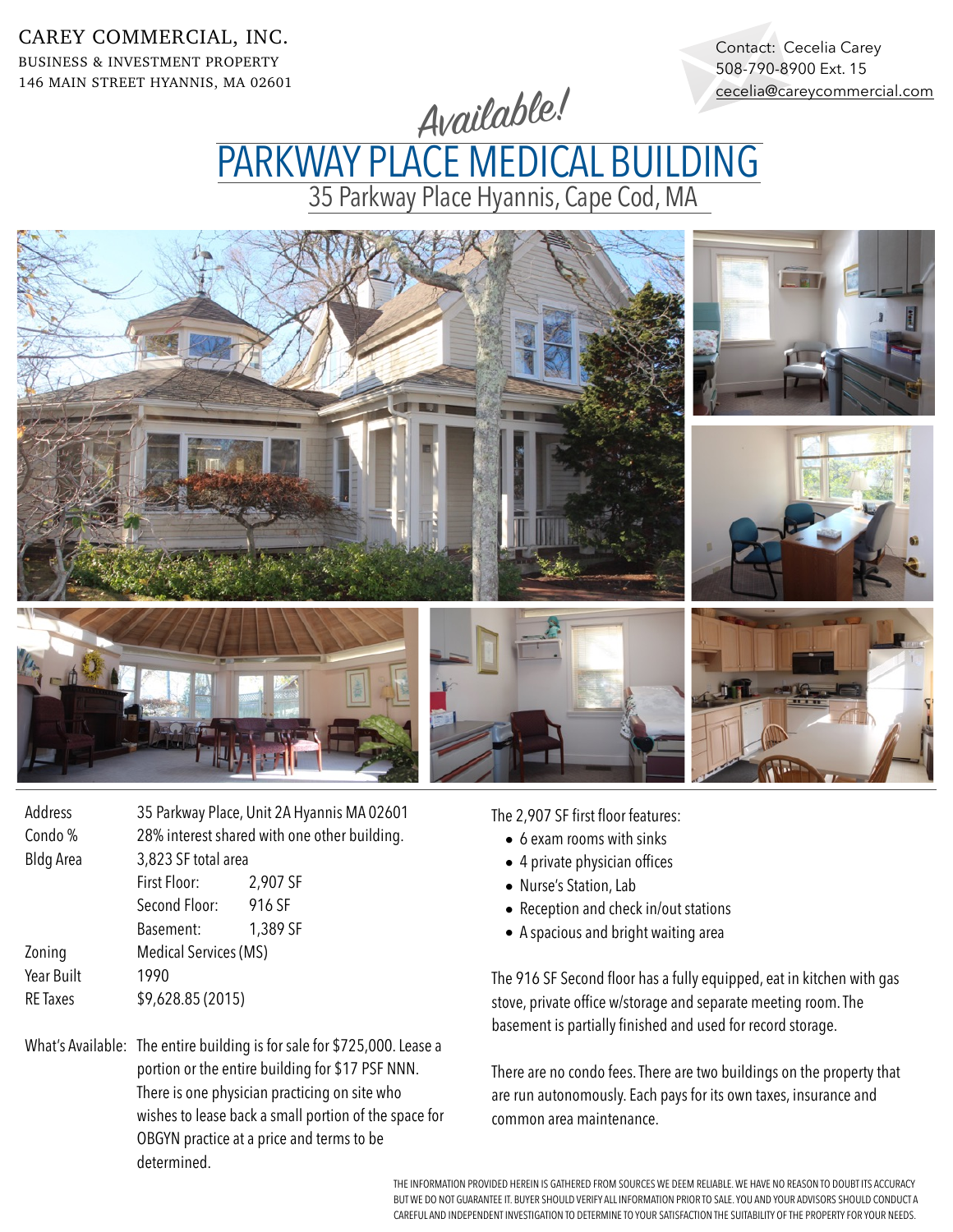CAREY COMMERCIAL, INC. BUSINESS & INVESTMENT PROPERTY 146 MAIN STREET HYANNIS, MA 02601 Contact: Cecelia Carey 508-790-8900 Ext. 15 [cecelia@careycommercial.com](mailto:cecelia@careycommercial.com?subject=Sandwich%20Antiques%20Center)

Available!

35 Parkway Place Hyannis, Cape Cod, MA PARKWAY PLACE MEDICAL BUILDING